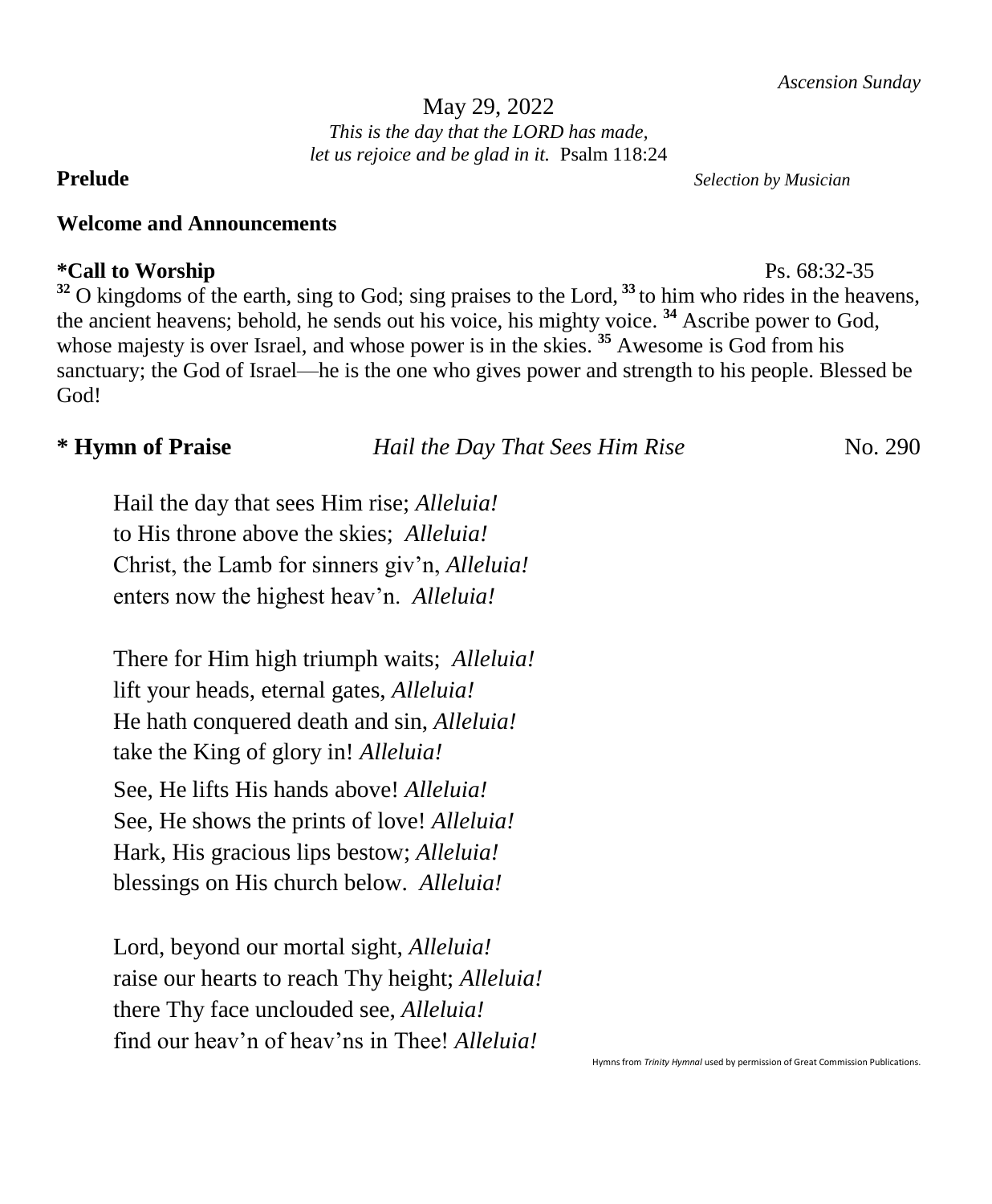**Reading of the Law Psalm 119:1-8** (Pew pg. 512/LP pg. 642)

### **Prayer of Confession**

Gracious Heavenly Father, all we like sheep have fallen short of your glory and fallen into sin, time and time again this week. Help us to feel the weight of our sin for it is against you and your holy majesty. Help us to see the irrationality in our sin, and enable us to walk away from it and unto You when we first sense its temptation's power. May we no longer be slaves to our own sinful desires, for we are more than conquerors in Christ Jesus. Conform our wills to love your law and to walk according to its commands. Forgive us of all of our sins this week and remind us continually that you are for us and not against us. We look now to Christ and all the benefits that he bestows upon us. Make us a holy people, for you O God are holy. Reorient our desires to love what you love, speak as you speak, and live as you have enabled us to live through the life, death, and resurrection of your only Son, Jesus Christ. It's in Jesus powerful name that we pray, Amen.

# **Assurance of Pardoning Grace** Psalm 68:1-3

**<sup>1</sup>** God shall arise, his enemies shall be scattered; and those who hate him shall flee before him!<sup>2</sup> As smoke is driven away, so you shall drive them away; as wax melts before fire, so the wicked shall perish before God! **<sup>3</sup>** But the righteous shall be glad; they shall exult before God; they shall be jubilant with joy!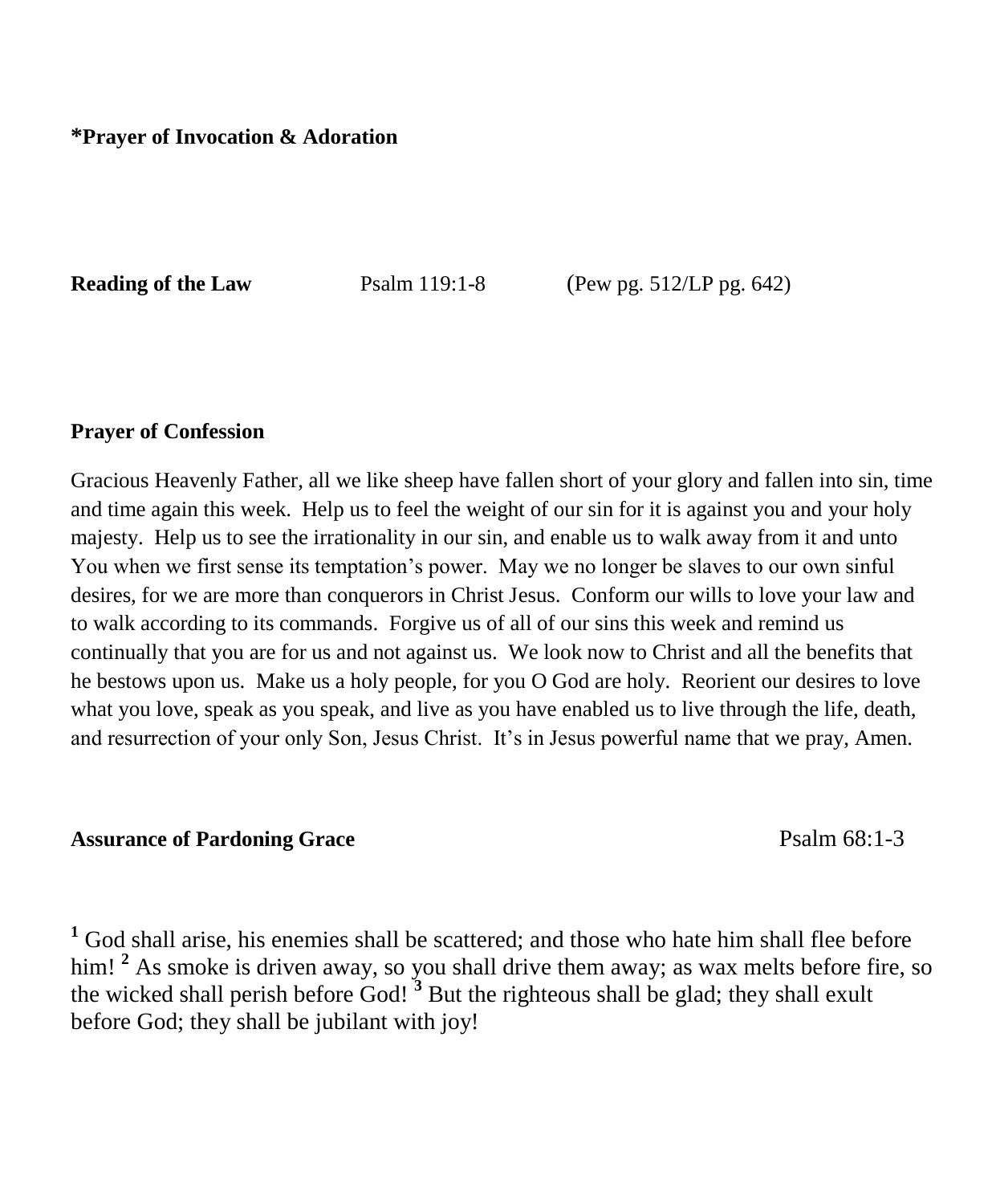A hymn of glory let us sing! New songs thro'out the world shall ring: Alleluia, alleluia! Christ, by a road before untrod, ascendeth unto the throne of God. Alleluia, alleluia! Alleluia, alleluia, alleluia!

The holy apostolic band upon the Mount of Olives stand, Alleluia, alleluia! and with his followers they see Jesus' resplendent majesty. Alleluia, alleluia! Alleluia, alleluia, alleluia!

To whom the angels drawing nigh, "Why stand and gaze upon the sky?" Alleluia, alleluia! "This is the Savior," thus they say. "This is his nobel triumph day." Alleluia, alleluia! Alleluia, alleluia, alleluia!

"Again shall ye behold him,

So as ye today have seen him go." Alleluia, alleluia! "In glorious pomp ascending high,

Up to the portals of the sky" Alleluia, alleluia! Alleluia, alleluia, alleluia!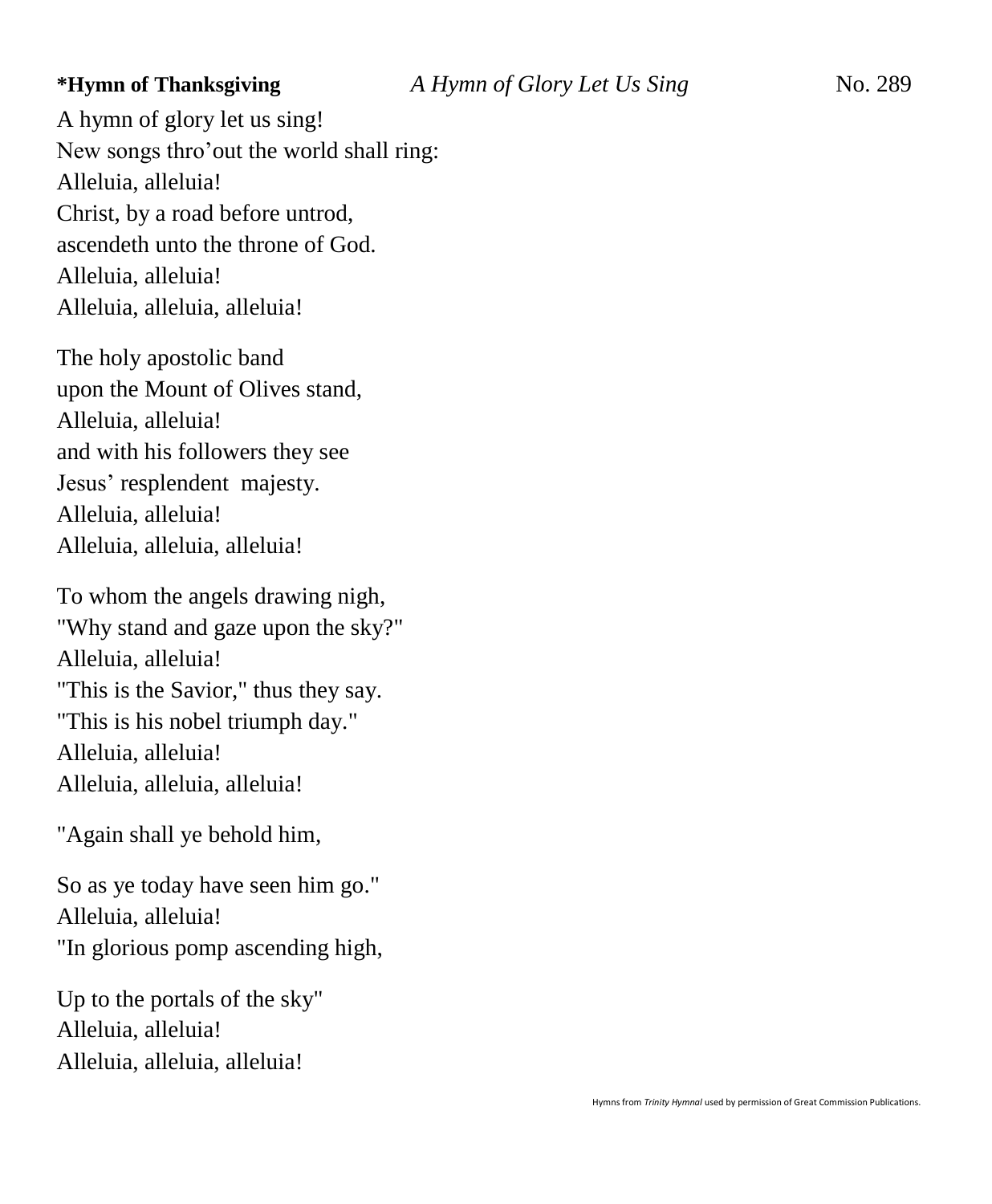**Scripture Reading Acts 9:32-43** (Pew pg. 918/LP pg. 1146)

# **Heidelberg Catechism (HC) 12-15**

12. Q. Since, according to God's righteous judgment we deserve temporal and eternal punishment, how can we escape this punishment and be again received into favour?

## **A. God demands that His justice be satisfied. Therefore full payment must be made either by ourselves or by another.**

13. Q. Can we ourselves make this payment?

#### **A. Certainly not. On the contrary, we daily increase our debt.**

14. Q. Can any mere creature pay for us?

**A. No. In the first place, God will not punish another creature for the sin which man has committed. Furthermore, no mere creature can sustain the burden of God's eternal wrath against sin and deliver others from it.**

15. Q. What kind of mediator and deliverer must we seek?

**A. One who is a true and righteous man, and yet more powerful than all creatures; that is, one who is at the same time true God.**

**Prayer of Intercession**

#### **Offering** *Musician Selection*

#### \***Doxology** No. 731

Praise God, from Whom all blessings flow; Praise Him, all creatures here below; Praise Him above, ye heav'nly host; Praise Father, Son, and Holy Ghost. Amen.

Hymns from *Trinity Hymnal* used by permission of Great Commission Publications.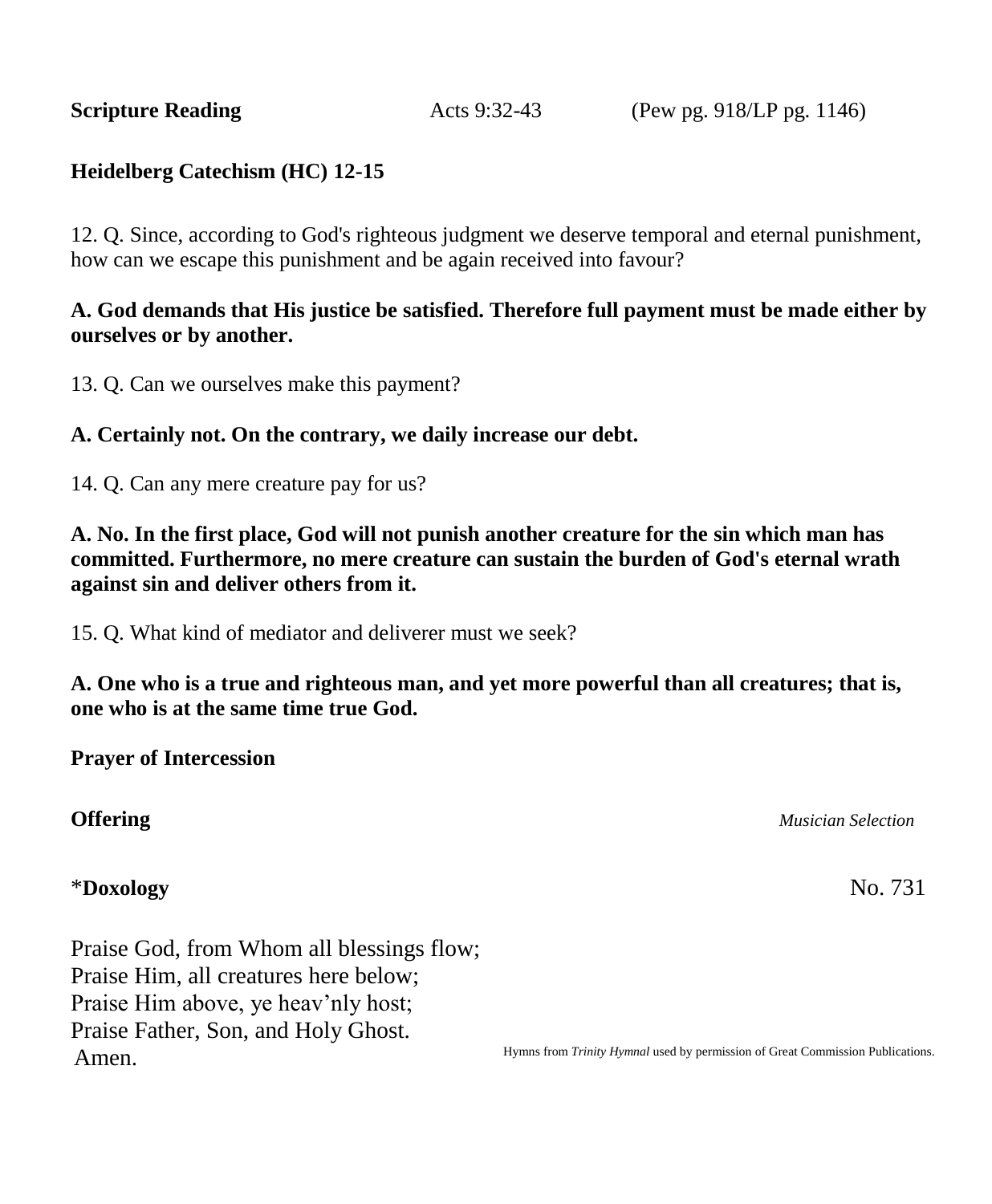# **\*Prayer of Thanksgiving**

**\*Hymn of Preparation** *Psalm 68 (TP v.28-35)* No. 544 *(Bethlehem Fink)*

**<sup>28</sup>** Thy God commands thy strength; for us Thy work, God, strengthened be. **<sup>29</sup>** For Thy house in Jerusalem Let kings bring gifts to thee. **<sup>30</sup>** Rebuke the beast among the reeds, Those trampling bulls of might, With all the other peoples who But calves are in their sight,

That all may humbly bow themselves, Bring bars of silver ore. For He has scattered peoples all Who take delight in war. <sup>31</sup> Then shall the princes proud and great Come out of Egypt's lands, And Ethiopia to God Shall soon stretch forth her hands.

**<sup>32</sup>**O all ye kingdoms of the earth, Sing praises unto God; And Him who is the Lord of all With praises do ye laud **<sup>33</sup>**To Him that rides on heav'n of heav'ns Which he of all did found; Lo' He sends out His voice, a voice In might that doth abound.

**<sup>34</sup>** All strength to God do ye ascribe, Because His majesty Is over Is-ra-el; His strength Is in the heavens high. <sup>35</sup> Thou, God, are dreadful from Thy place; Isr'el's own God is He, Who gives His people strength and power; O let God bless-ed be.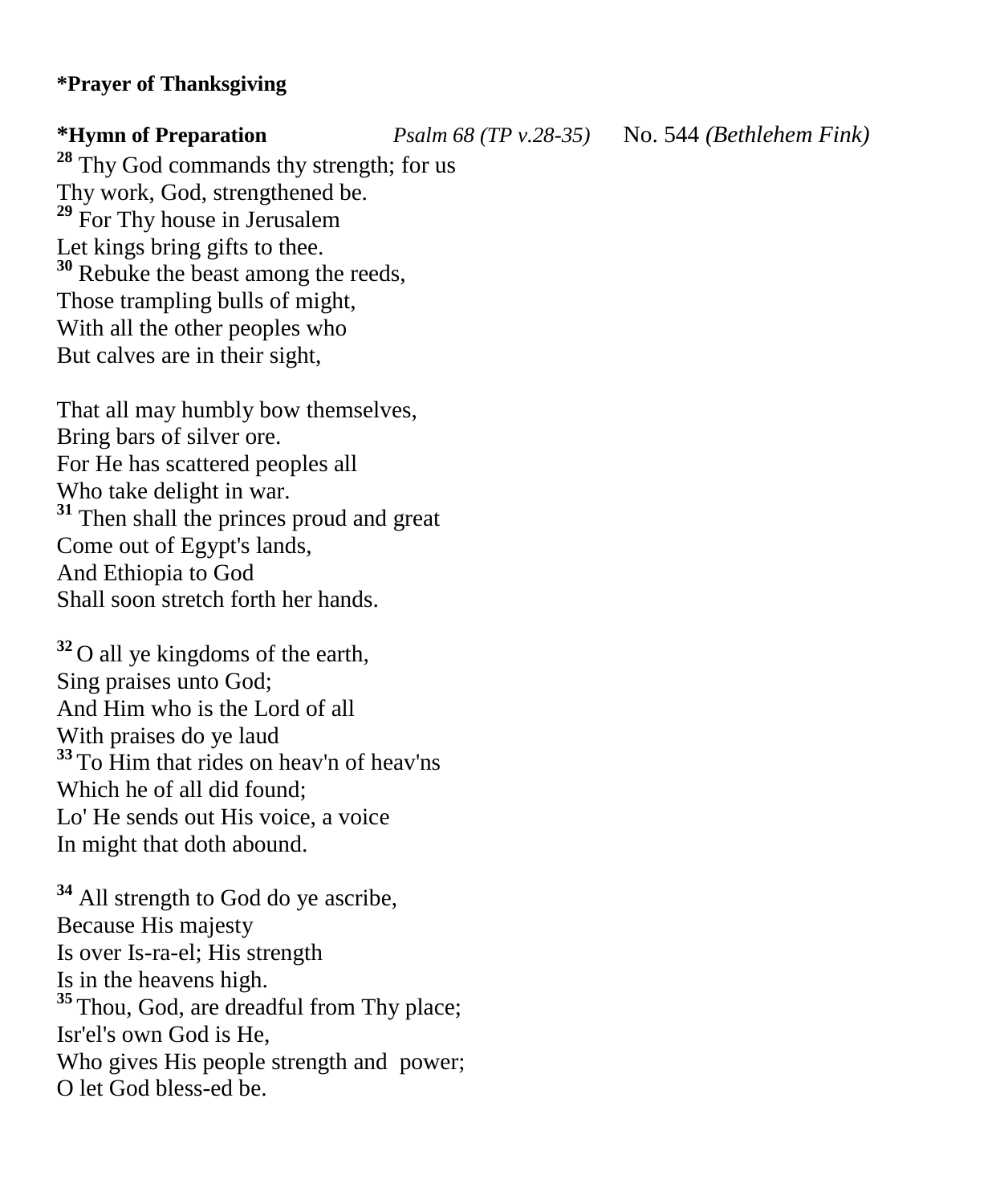Notes:

# **\*Hymn of Response** *All Hail the Power of Jesus' Name!* No. 297

All hail the pow'r of Jesus' name! Let angels prostrate fall, let angels prostrate fall; bring forth the royal diadem, and crown him, crown him, crown him, crown him, and crown him Lord of all!

Crown him, ye martyrs of your God, who from his altar call, who from his altar call; extol the Stem of Jesse's rod, and crown him, crown him, crown him, crown him, and crown him Lord of all!

Ye seed of Israel's chosen race, ye ransomed of the fall,

ye ransomed of the fall,

hail him who saves you by his grace, and crown him, crown him, crown him, crown him, and crown him Lord of all!

Sinners, whose love can ne'er forget the wormwood and the gall, the wormwood and the gall,

go spread your trophies at his feet, and crown him, crown him, crown him, crown him, and crown him Lord of all!

Let ev'ry kindred, ev'ry tribe on this terrestrial ball, on this terrestrial ball, to him all majesty ascribe, and crown him, crown him, crown him, crown him, and crown him Lord of all!

O that with yonder sacred throng we at his feet may fall, we at his feet may fall! We'll join the everlasting song, and crown him, crown him, crown him, crown him, and crown him Lord of all!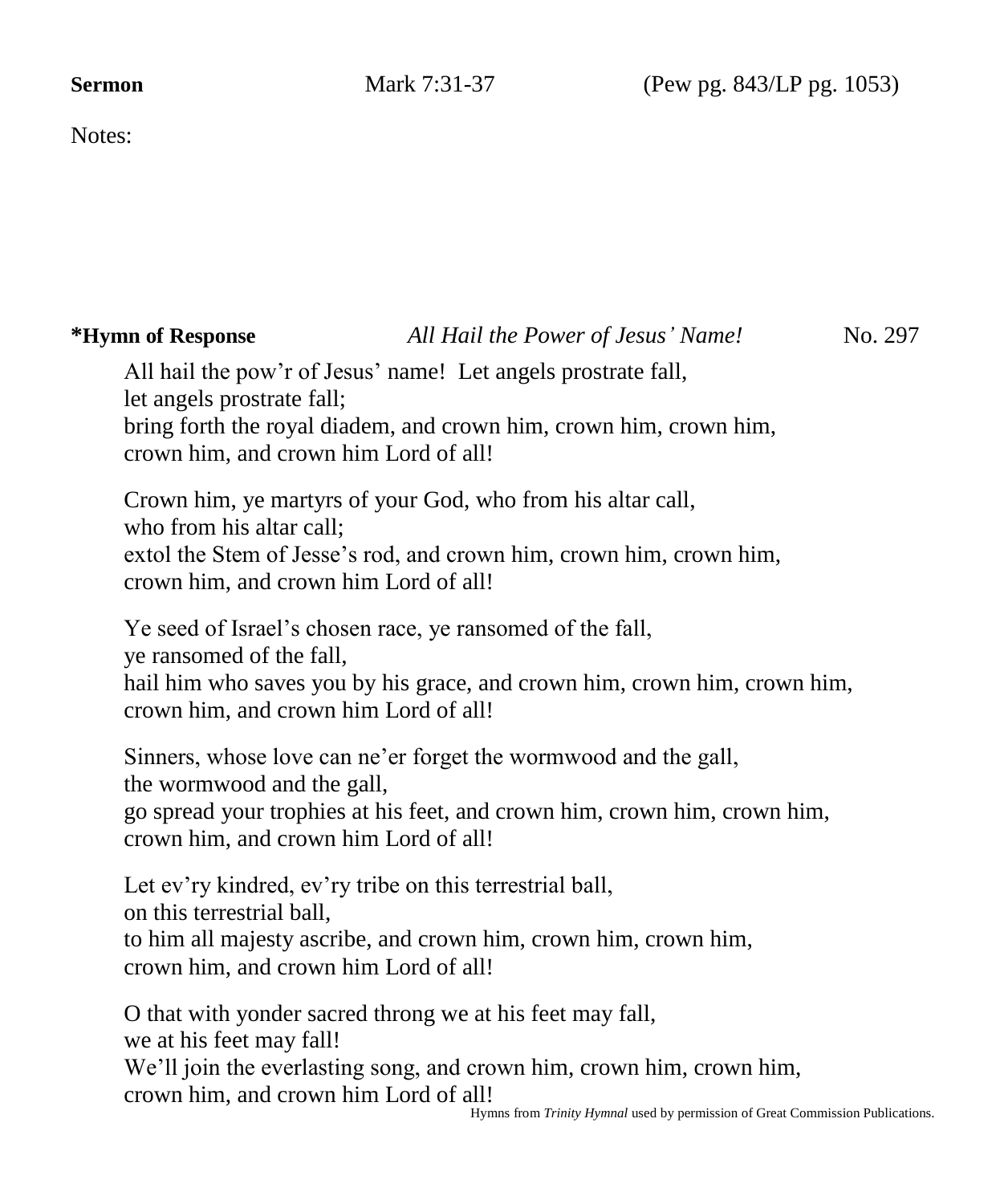# **\*Benediction**

**\*Gloria Patri** No. 735 Glory be to the Father, and to the Son, and to the Holy Ghost; as it was in the beginning, is now, and ever shall be, world without end. Amen, amen.<br>Hymns from *Trinity Hymnal* used by permission of Great Commission Publications.

**\* Congregation:** Please stand as able.

Piano & Organ **Chris Erickson Intercessory Prayer Bruce Hrivnak Guest Preacher** Rev. Rug

**Postlude** *Selection by Musician*

# **Weekly Calendar**

| <b>SUN 5/29</b> | $9:20$ AM | <b>Sunday School</b>                 |
|-----------------|-----------|--------------------------------------|
|                 | 10:30 AM  | <b>Worship Service</b>               |
|                 | 11:45 AM  | <b>Chilean Luncheon for John Rug</b> |
| <b>WED 6/1</b>  | $6:00$ PM | <b>Family Night</b>                  |
|                 |           | (All Welcome)                        |
| <b>SUN 6/5</b>  | $9:20$ AM | <b>Sunday School</b>                 |
|                 | 10:30 AM  | <b>Worship Service</b>               |

# **Serving the Lord**

|                                 | 5/29                    | 6/5                  |
|---------------------------------|-------------------------|----------------------|
| <b>AM Nursery</b>               | Lorrie<br>Martin        | Jenni<br>Gretzinger  |
| <b>Greeters</b>                 | Alice<br>Lindborg       | Phyllis<br>Sederberg |
| <b>Treats/Clean Up</b>          | Please sign up          | at the welcome desk  |
| <b>Audio</b>                    | Josh<br>Alderson        | Grayden<br>Lash      |
| <b>Elder of the Week</b>        | <b>Bruce</b><br>Hrivnak | <b>TBA</b>           |
| Deacon of the<br>Week           | Jim<br>Martin           | <b>TBA</b>           |
| <b>Communion</b><br><b>Prep</b> | N/A                     | Yon<br>Lindborg      |